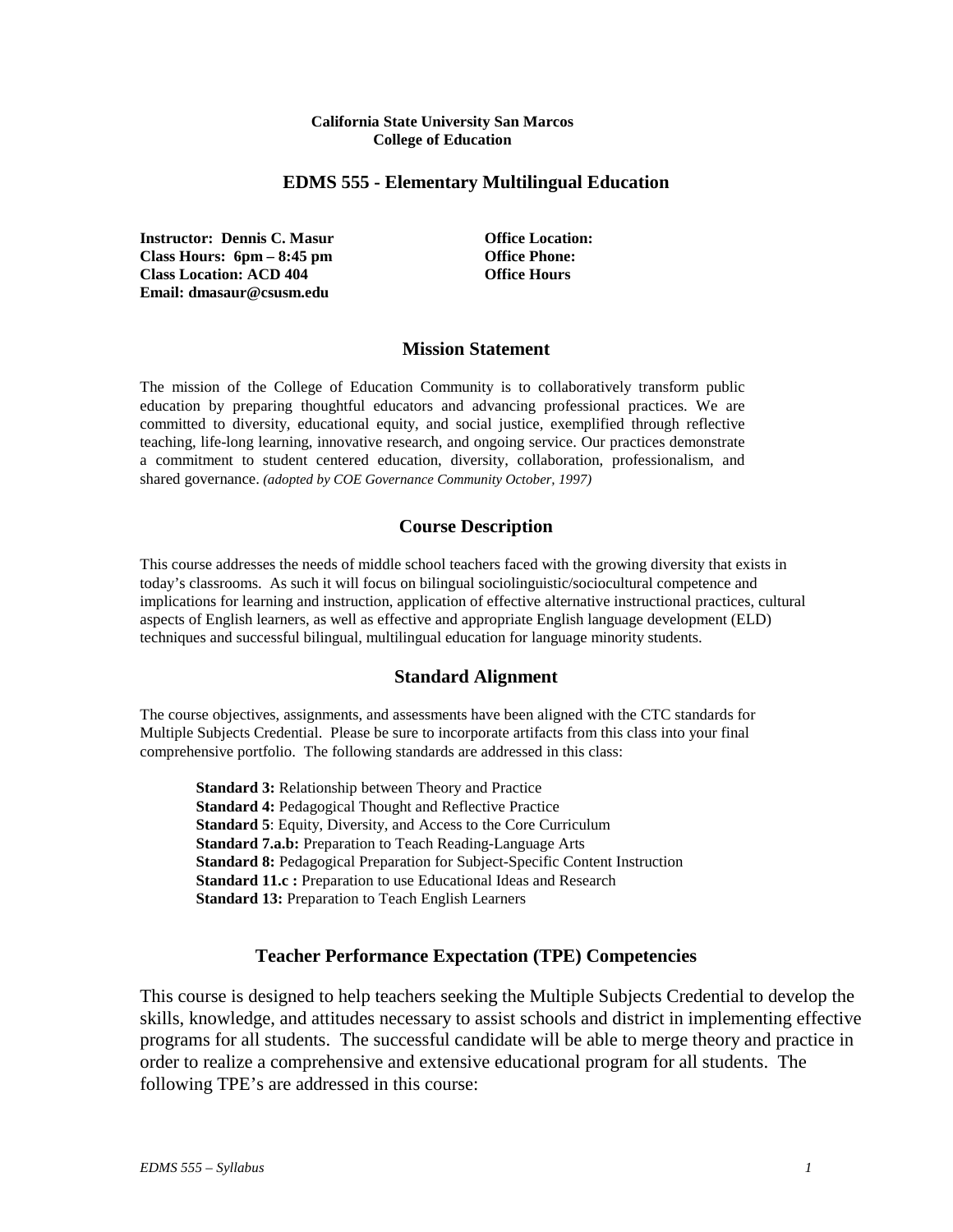#### **Primary Emphasis**

**TPE 1:** Specific Pedagogical Skills for Subject Matter Instruction **TPE 4:** Making Content Accessible **TPE 5:** Student engagement **TPE 7:** Teaching English Learners

#### **Secondary Emphasis:**

**TPE 3:** Interpretation and Use of Assessments **TPE 6:** Developmentally Appropriate Teaching Practices **TPE 11:** Social Environment **TPE 14**: Educational Technology **TPE 15**: Social Justice and Equity

### **Required Texts**

Crawford, J. (1999). *Bilingual education: History, politics, theory and practice (4<sup>th</sup> Edition).* Los Angeles, CA: Evaluation, Dissemination and Assessment Center, CSULA

Peregoy, S. F. & Owen, F. B. (1997) *Reading, Writing, & Learning in ESL* (2<sup>nd</sup> Edition). Longman.

Uhl Chamot, A., & O'Malley, J. M. (1994). *The CALLA Handbook*. Reading, MA: Addison-Wesley.

Walter, Teresa (1996). *Amazing English***.** Addison-Wesley Publishing Company.

### **Course Objectives**

- 1) Explain the basic terms, philosophies, problems, issues, history, and practices related to the education of language minority persons in California and the US.
- 2) Demonstrate understanding of the most important goals of bilingual/multicultural education.
- 3) Explain the theoretical framework upon which bilingual education is founded.
- 4) Demonstrate understanding of existing student identification, assessment, and language redesignation requirements for the state of California.
- 5) Explain the connections between bilingual education, English as a second language, and SDAIE methodologies.
- 6) Demonstrate understanding of the five models of multicultural education and their implications for curriculum, instruction, and educational policy.
- 7) Explain the meaning of culture, differentiated index, and the necessity for cultural convergence in schools.
- 8) Use confluent education techniques to develop understand of each individual student, create a more just and humane learning environment, and help students in their growth and development as human beings.

#### **Course Requirements**

All students are expected to participate in class activities and demonstrate reflective learning. It is important that students are well prepared for course sessions by completing the readings and assignments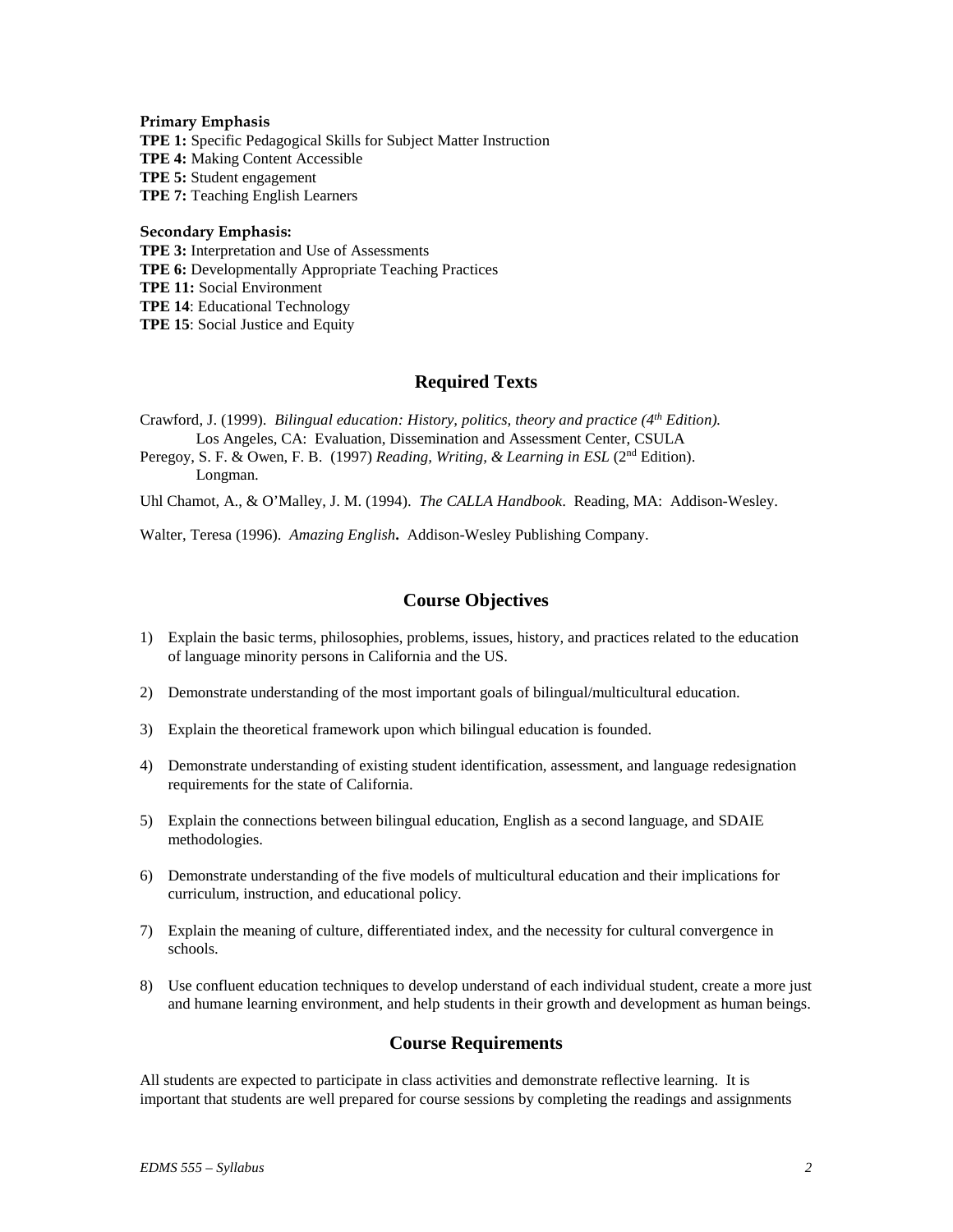scheduled before the class meeting. Unless otherwise negotiated with the instructor, all assignments are to be handed in on the due date. **Assignments not handed-in on due date will lose 10% of earned credit per day.** Assignments should be typed and double-spaced (yes, including the class journal).

| $\bullet$ | Attendance and participation                  | 30 points |
|-----------|-----------------------------------------------|-----------|
| $\bullet$ | Interactive Journal                           | 30 points |
|           | • SDAIE Unit Plan                             | 30 points |
|           | • SDAIE Presentation                          | 10 points |
|           | • Multicultural literature mini-book activity | 30 points |
|           | • Lesson Observation                          | 20 points |

## **Grading**

| $140 - 150 = A$ ;   | $120 - 124 = B$   |
|---------------------|-------------------|
| $135 - 139 = A$ -;  | $115 - 119 = C +$ |
| $130 - 134 = B +$ ; | $110 - 114 = C$   |
| $125 - 129 = B$ ;   | $105 - 109 = C$   |

## **Attendance Policy**

Due to the dynamic and interactive nature of EDML 552, all students are expected to attend all classes and participate in all class activities. For every day of absence, students will lose 5 % of their total points**.**  Attendance will be taken during the first 5 minutes of class. Three tardiness or "early exits" will be the equivalence of an absence. **A passing grade will not be issued for students who do not attend 80% or more**. Should the student have extenuating circumstances, s/he should contact the instructor as soon as possible.

## **ASSIGNMENT DESCRIPTIONS**

#### **Interactive Journal (30 points)**

A daily class journal will be maintained for each class session (a.m. and p.m.) that needs to include the following:

- A written summary and/or description of the topics discussed in class that reflects understanding of the key concepts. Both comments from professor and other students must be reflected in the journal.
- Meta-reflections and/or analysis of key concepts, particularly in terms of the connections that can be made between class discussions and teaching English language learners, with specific examples from student teaching experiences, school observations, or other personal experiences in diverse settings. It is critical that direct connections are made with teaching experiences in the form of anecdotes, case studies, or narratives.

The class journal will be graded according to its comprehensiveness, insightful connections, and "deep understanding" of the issues. The class journal should address instructional concerns, school structures, teaching strategies, and school environments related to social justice and equity in diverse settings.

#### **SDAIE Unit Adaptation (30 points) – Critical Assessment Task (CATs)**

Applying the SDAIE criteria discussed, include SDAIE activities into an integrated comprehensive unit of study.

• Does the lesson use visuals, manipulatives, realia, drama, or other techniques that would facilitate understanding?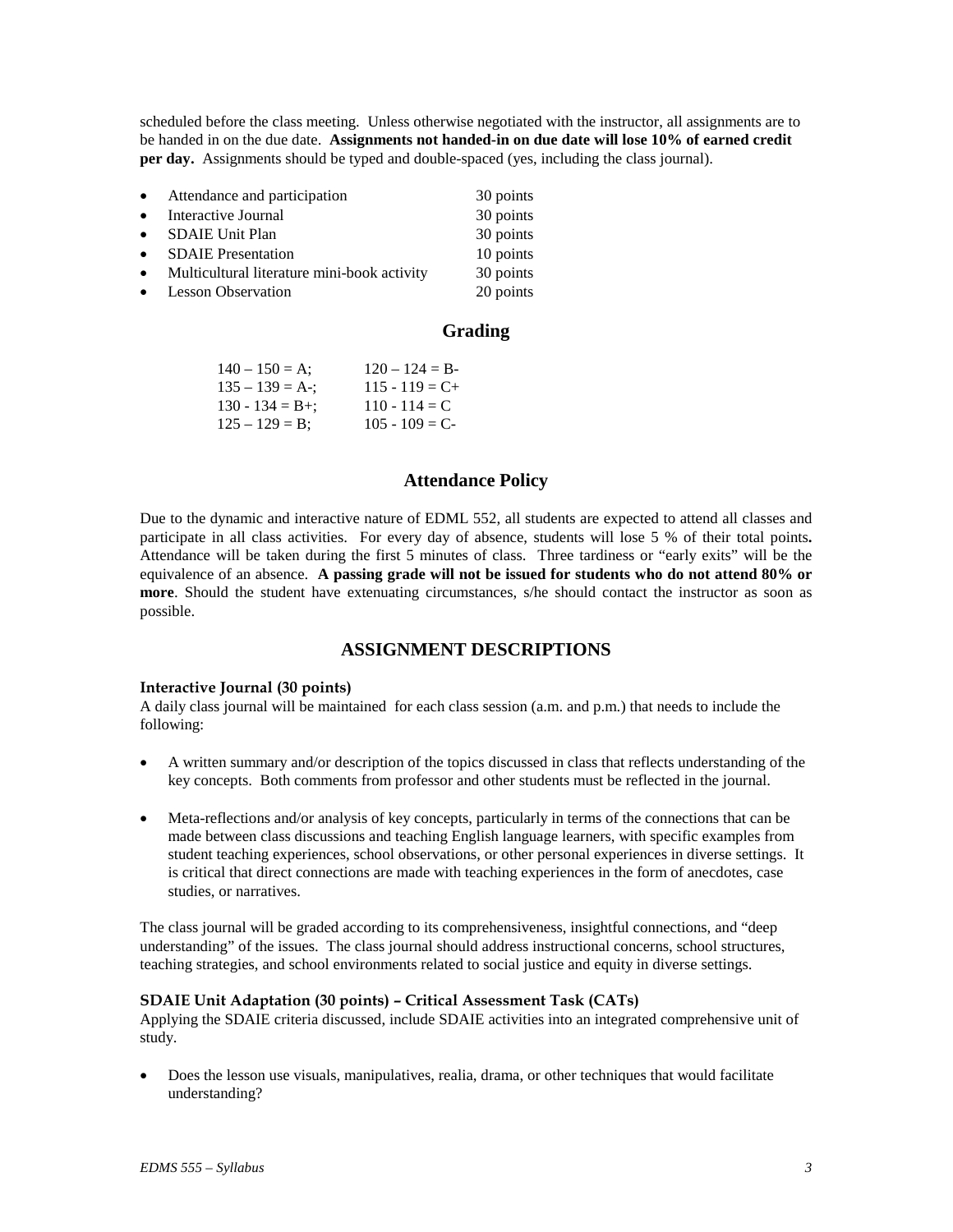- Does the lesson take into consideration the varying English proficiencies of language minority students?
- Do the lesson strategies incorporate group collaboration, cooperative learning activities, peer assistance, or other work-group techniques?
- Does the lesson incorporate the language and culture of language minority students?
- Is the curriculum reflected in the lesson challenging and not watered-down?
- Does the lesson include the 7-Intelligences and/or multiple modalities?
- Are the community/parents of English learners included in the unit of study?

You may work in a group of 2-4 students. Unit has already been completed before Winter Break 2002. If you have any questions, please attend office hours or schedule a meeting.

#### **SDAIE Presentation***:* **(10 points) – Critical Assessment Task (CATs)**

Present a SDAIE component of your Unit Plan to the class. Each group will have 20 minutes to present a SDAIE portion of their Unit Plan*..*

#### **Multicultural Literature Mini-Book Activity (30 points) – Critical Assessment Task (CATs)**

With another person, you will have the opportunity to develop a multicultural literacy unit that will address appropriate literature selections reflecting multicultural perspectives for students in grades K-2 or 3-6. Choose six powerful children's multicultural selections that should be the center of the curriculum for different times throughout the year. This plan should include an **outline of how the multicultural books will be used throughout the year** and a justification (explanation) of the selections made. At least three of the books must be bilingual (English and another language) with a brief discussion of how "primary language support" will be incorporated into the literacy unit. Write **one** detailed reading and writing lesson plan that will clearly delineate how every child will be successful by providing universal access to diverse students (e.g., gifted, English learners, special needs, non-readers, poor).

The format of the multicultural literature mini book activity should include:

- 1. Focus of the unit and brief summary of each book
- 2. Grade level this unit is appropriate for
- 3. Outline/plan of how the books will be used throughout the year.
- 4. Reading and writing lesson plan that will identify standards being covered.
- 5. Identify Assessment strategies: how you will determine they learned what you intended (how you will assess them).
- 6. Primary language support component of the unit plan

#### Poster Sessions (20 minutes each)

Tables will be set up to provide space for half the groups to present/display their Multicultural Literature Selection. Other class members will walk around and listen to the discussions on the different books selected.

Note: Dr. Alice Quiocho has developed an excellent website with a bibliography of children's literature and multicultural books that could be a great resource for you [\(http://www.csusm.edu/Quiocho\)](http://www.csusm.edu/Quiocho).

**Lesson Observation (20 min):** A write-up of 3-5 pages identifying current pedagogical theories and principals that were used or were lacking in the lesson to make content accessible to ELD students. Teacher candidates will describe the lesson presented, what was presented, critiquing how it was presented and identify the theoretical basis for support of techniques used.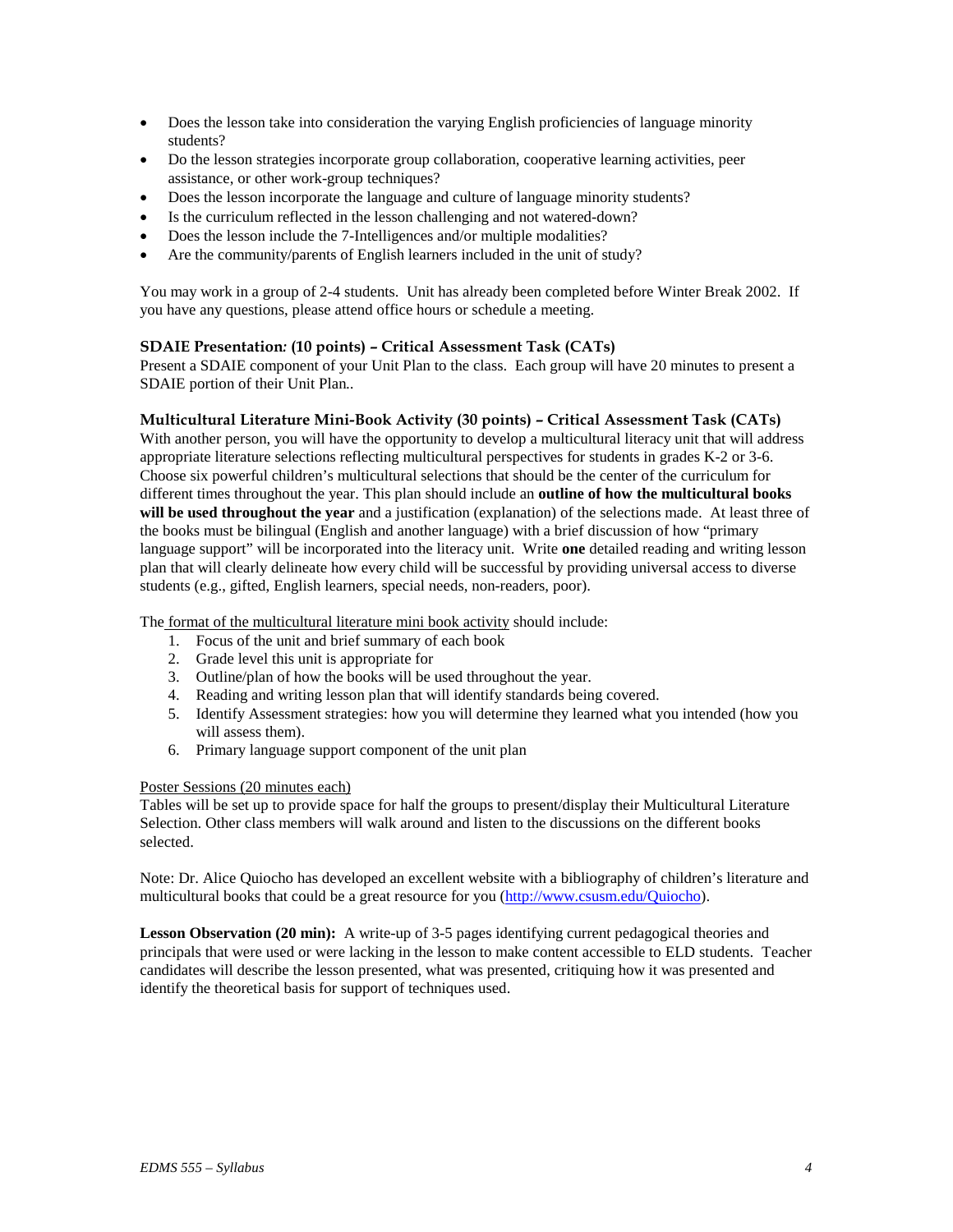## **SCORING RUBRICS**

# **SDAIE Unit Plan/Presentation – Scoring Rubric**

| Criteria                                                                                    | <b>Developing</b>                                                                                                                                                                                              | <b>Nearly</b>                                                                                                                                                                                | <b>Meets</b>                                                                                                                                                                                           | <b>Exceeds</b>                                                                                                                                                                            |
|---------------------------------------------------------------------------------------------|----------------------------------------------------------------------------------------------------------------------------------------------------------------------------------------------------------------|----------------------------------------------------------------------------------------------------------------------------------------------------------------------------------------------|--------------------------------------------------------------------------------------------------------------------------------------------------------------------------------------------------------|-------------------------------------------------------------------------------------------------------------------------------------------------------------------------------------------|
|                                                                                             |                                                                                                                                                                                                                | <b>Meets</b>                                                                                                                                                                                 |                                                                                                                                                                                                        |                                                                                                                                                                                           |
| <b>TPE 1-</b><br><b>Specific</b><br>pedagogical<br>skills for subject<br>matter instruction | Candidates use<br>very traditional<br>and limited (e.g.,<br>lecture only)<br>pedagogical skills<br>for subject matter<br>instruction that<br>prevent<br>understanding of<br>information to<br>English learners | Candidates use<br>some specific<br>pedagogical skills<br>for subject matter<br>instruction, but<br>many English<br>learners do not<br>have access to the<br>content.                         | Candidates use a<br>variety of specific<br>pedagogical skills<br>for subject matter<br>instruction to<br>English learners.                                                                             | The specific<br>pedagogical skills<br>for subject matter<br>instruction will<br>incorporate the<br>level of<br>proficiency in<br>English and the<br>primary language.                     |
| <b>TPE 3-</b><br>Interpretation<br>and use of<br>assessments                                | Candidates<br>understand and use<br>primarily<br>traditional<br>assessments<br>strategies with<br>English learners.                                                                                            | Candidates<br>understand and<br>use some informal<br>and formal<br>assessments to<br>determine<br>progress and plan<br>instruction for<br>English learners.                                  | Candidates<br>understand and<br>use a variety of<br>informal and<br>formal<br>assessments to<br>determine<br>progress and plan<br>instruction for<br>English learners.                                 | Assessments will<br>also incorporate<br>English learners'<br>levels of<br>proficiency in<br>English and the<br>primary language<br>to develop and<br>modify instruction<br>accordingly.   |
| TPE-4<br><b>Making content</b><br>accessible                                                | Candidates use<br>mostly traditional<br>instructional<br>practices that do<br>not provide<br><b>English learners</b><br>access to content.                                                                     | Candidates use<br>some instructional<br>practices, but few<br><b>English learners</b><br>have access to<br>content.                                                                          | Candidates use a<br>variety of<br>instructional<br>practices to make<br>content accessible<br>to English<br>learners.                                                                                  | All students have<br>access to content,<br>including non-<br>readers and<br>students with<br>varying levels of<br>English<br>proficiency.                                                 |
| TPE-5<br><b>Student</b><br><b>Engagement</b>                                                | Candidates are<br>mostly concerned<br>about covering<br>content to<br>English-only<br>speakers, makes<br>little effort to<br>communicate<br>objectives to EL,<br>understanding is<br>unlikely,                 | Candidates of<br>English learners<br>communicate<br>some objectives<br>clearly,<br>understanding is<br>partial, progress is<br>undetermined,<br>instruction is<br>sometimes<br>adjusted, and | Candidates of<br>English learners<br>clearly<br>communicate<br>objectives, ensure<br>understanding,<br>monitors progress,<br>adjust instruction<br>according to level<br>of English<br>proficiency and | All students are<br>engaged in the<br>academic<br>program, know<br>objectives of<br>lessons,<br>understand key<br>concepts, are<br>aware of their<br>progress, and their<br>home language |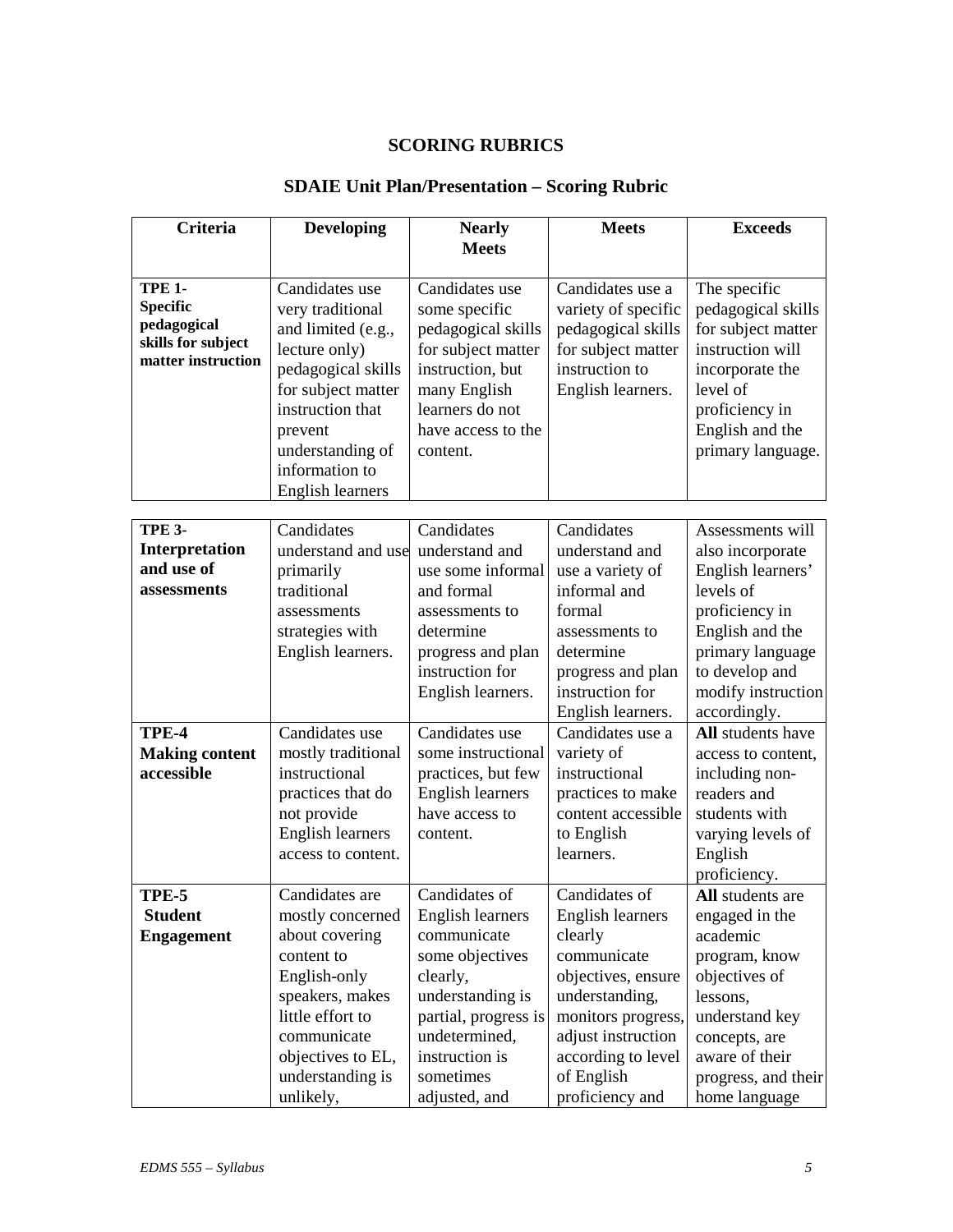|                                                     | instruction does<br>not consider<br>student level of<br>English<br>proficiency and<br>primary language                                                                                                                               | community<br>resources are<br>untapped.                                                                                                                                                 | primary language,<br>and use<br>community<br>resources                                                                                                                    | and culture are<br>part of the<br>classroom<br>environment.                                                                                                                             |
|-----------------------------------------------------|--------------------------------------------------------------------------------------------------------------------------------------------------------------------------------------------------------------------------------------|-----------------------------------------------------------------------------------------------------------------------------------------------------------------------------------------|---------------------------------------------------------------------------------------------------------------------------------------------------------------------------|-----------------------------------------------------------------------------------------------------------------------------------------------------------------------------------------|
| TPE-7<br><b>Teaching English</b><br><b>learners</b> | Candidates know<br>and can apply few<br>of the pedagogical<br>theories,<br>principles, and<br>instructional<br>practices for<br>English learners.<br>English learners<br>do not<br>comprehend key<br>academic concepts<br>and ideas. | Candidates know<br>many pedagogical<br>theories,<br>principles, and<br>instructional<br>practices for<br>English learners,<br>but cannot apply<br>them in a<br>comprehensive<br>manner. | Candidates know<br>and can apply<br>pedagogical<br>theories,<br>principles, and<br>instructional<br>practices for<br>comprehensive<br>instruction of<br>English learners. | Candidates know<br>and can apply<br>pedagogical<br>theories,<br>principles, and<br>instructional<br>practices for<br>comprehensive<br>instruction of<br><b>ALL</b> English<br>learners. |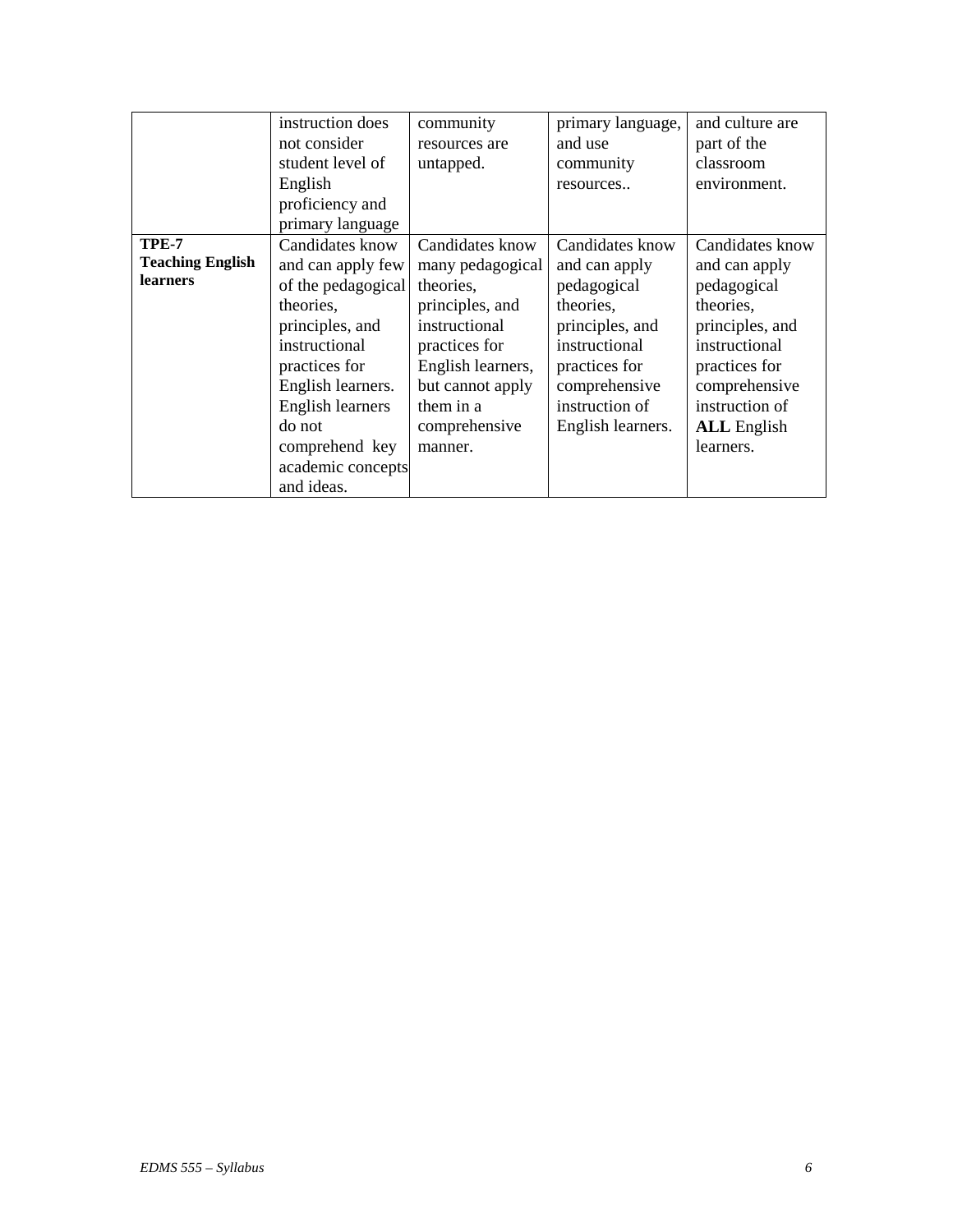## **Teacher Performance Expectations Lesson Observation – Scoring Rubric**

| Criteria                            | <b>Developing</b>     | <b>Nearly</b><br><b>Meets</b>        | <b>Meets</b>                         | <b>Exceeds</b>                       |
|-------------------------------------|-----------------------|--------------------------------------|--------------------------------------|--------------------------------------|
|                                     |                       |                                      |                                      |                                      |
| <b>TPE 4-</b>                       | Teacher candidate     | Candidates can                       | Candidates are able                  | Candidates can                       |
| <b>Making</b>                       | is unable to          | partially determine                  | to determine if                      | apply pedagogical                    |
| <b>Content Accessible</b>           | determine if lesson   | if lesson observed                   | lesson observed                      | theories, principles,                |
|                                     | observed is           | is consistent with                   | makes content                        | and instructional                    |
|                                     | consistent with       | pedagogical                          | accessible to                        | practices for                        |
|                                     | pedagogical           | theories, principles,                | students with                        | making content                       |
|                                     | theories, principles, | and instructional                    | different levels of                  | accessible to all                    |
|                                     | and instructional     | practices for                        | proficiency in                       | English learners by                  |
|                                     | practices for         | making content                       | English and                          | offering appropriate                 |
|                                     | making content        | accessible to                        | primary language.                    | suggestions.                         |
|                                     | accessible to         | English learners.                    |                                      |                                      |
|                                     | English learners.     |                                      |                                      |                                      |
| <b>TPE 5-</b>                       | Candidates of         | Candidates of                        | Candidates of                        | <b>Teachers</b>                      |
| <b>Student</b><br><b>Engagement</b> | English learners are  | English learners are                 | English learners are                 | candidates can                       |
|                                     | unaware if lesson     | not always certain                   | able to determine if                 | confirm that the                     |
|                                     | observed engages      | if lesson observed                   | lesson observed                      | lesson observed                      |
|                                     | students or is        | clearly                              | clearly                              | engages ALL                          |
|                                     | appropriate for the   | communicates                         | communicates                         | English learners in                  |
|                                     | levels of English     | objectives, ensures                  | objectives, ensures                  | the academic                         |
|                                     | proficiency and       | understanding,                       | understanding,                       | program; and                         |
|                                     | primary language.     | monitors progress,                   | monitors progress,                   | students know                        |
|                                     |                       | adjusts instruction                  | adjusts instruction                  | objectives,                          |
|                                     |                       | according to levels                  | according to levels                  | understand key                       |
|                                     |                       | of English                           | of English                           | concepts, are aware                  |
|                                     |                       | proficiency and<br>primary language, | proficiency and<br>primary language, | of their progress,<br>and their home |
|                                     |                       | and incorporates                     | and incorporates                     | language and                         |
|                                     |                       | community                            | community                            | culture are part of                  |
|                                     |                       | resources                            | resources                            | the classroom                        |
|                                     |                       | appropriately.                       | appropriately.                       | environment.                         |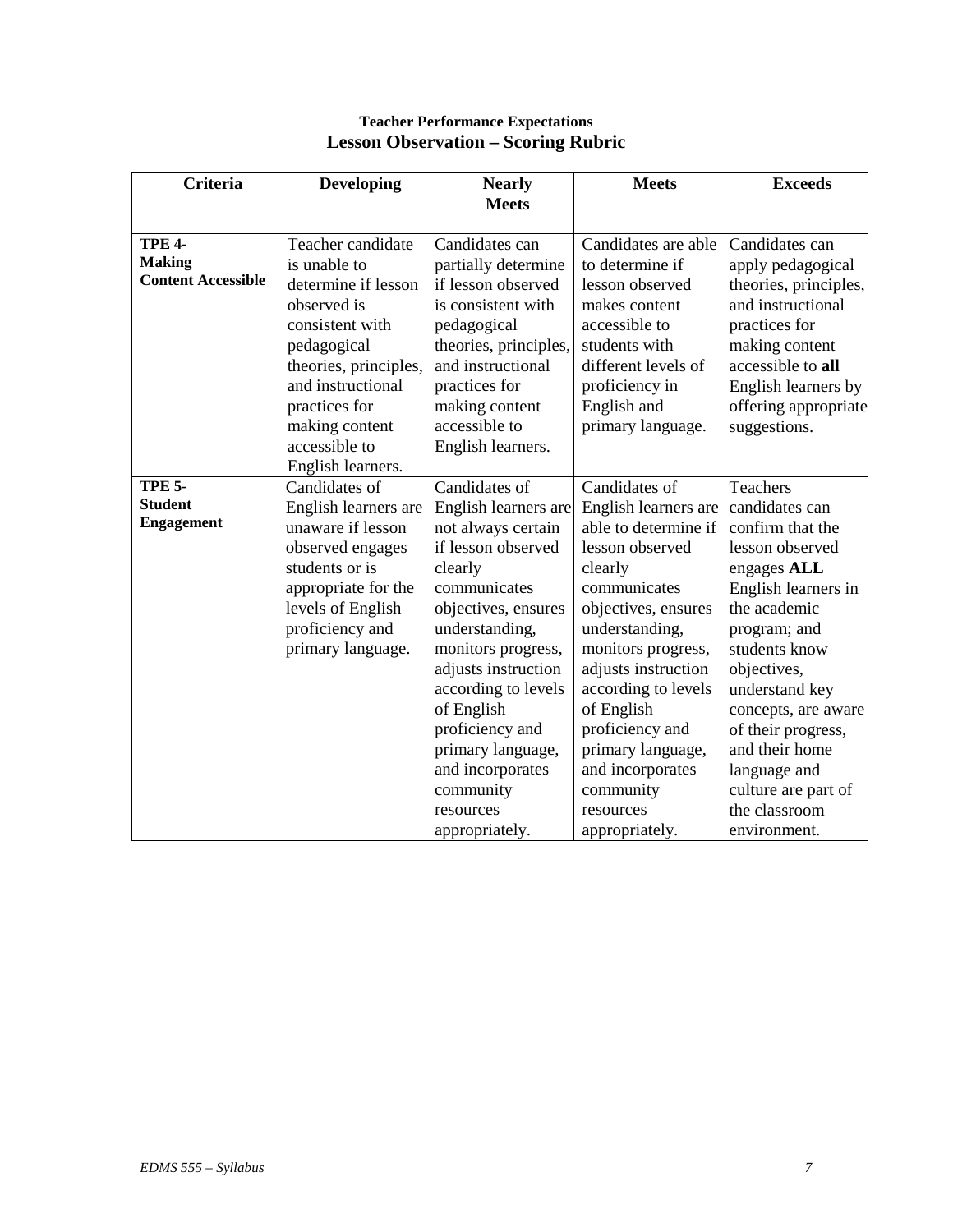| Criteria                                            | Developing                                                                                                                                                                 | <b>Nearly</b><br><b>Meets</b>                                                                                                                                                                                                                                                                                              | <b>Meets</b>                                                                                                                                                                                                                                                                                                                                                                | <b>Exceeds</b>                                                                                                                                                                                                                                                                                                                              |
|-----------------------------------------------------|----------------------------------------------------------------------------------------------------------------------------------------------------------------------------|----------------------------------------------------------------------------------------------------------------------------------------------------------------------------------------------------------------------------------------------------------------------------------------------------------------------------|-----------------------------------------------------------------------------------------------------------------------------------------------------------------------------------------------------------------------------------------------------------------------------------------------------------------------------------------------------------------------------|---------------------------------------------------------------------------------------------------------------------------------------------------------------------------------------------------------------------------------------------------------------------------------------------------------------------------------------------|
| <b>TPE 4-Making</b><br><b>Content Accessible</b>    | Candidates use<br>mostly traditional<br>instructional<br>practices that deny<br>access to the<br>content to non-<br>readers and English<br>learners.                       | Candidates use<br>some instructional<br>practices to make<br>multicultural<br>literature books<br>accessible, but few<br>non-readers and<br><b>English learners</b><br>have access to<br>content.                                                                                                                          | Candidates use a<br>variety of<br>instructional<br>practices to make<br>multicultural<br>literature selections<br>accessible to<br>diverse students.                                                                                                                                                                                                                        | All students have<br>access to the<br>content of<br>multicultural<br>literature books,<br>including non-<br>readers and<br>students with<br>varying levels of<br>English<br>proficiency                                                                                                                                                     |
| TPE-7<br><b>Teaching English</b><br><b>Learners</b> | Multicultural<br>literature books are<br>not authentic, do<br>not reflect the<br>diversity in schools,<br>and the primary<br>language of<br>students is not<br>considered. | Candidates select<br>some authentic<br>multicultural books,<br>primary language is<br>not included or not<br>well translated,<br>reading and writing<br>activities are<br>inappropriate for<br>levels of<br>proficiency in<br>English and<br>primary language,<br>and assessments are<br>non-existent or<br>inappropriate. | Candidates select<br>authentic<br>multicultural<br>literature books that<br>reflect diversity of<br>the classroom, to<br>include the primary<br>language of English<br>learners, develop<br>reading and writing<br>instructional<br>activities<br>appropriate for<br>levels of<br>proficiency in<br>English and<br>primary language,<br>and create relevant<br>assessments. | Teaching<br>candidates include<br>justification for the<br>selection and<br>purpose of each<br>book, taking into<br>account the varying<br>learning and social<br>needs of individual<br>students or groups<br>in their own<br>classroom. Writing<br>and reading<br>activities meet the<br>academic and social<br>needs of all<br>students. |

# **Multicultural Literacy Unit – Scoring Rubric**

# **Interactive Journal – Scoring Rubric**

| Criteria                                             | Developing                                                                            | Nearly<br>Meets                                           | Meets                                                                                     | Exceeds                                                    |
|------------------------------------------------------|---------------------------------------------------------------------------------------|-----------------------------------------------------------|-------------------------------------------------------------------------------------------|------------------------------------------------------------|
| <b>TPE 4-</b><br>Making<br><b>Content Accessible</b> | Although there is   Candidates<br>some<br>understanding of<br>theory and<br>practice, | apply some<br>theories and<br>practice in<br>writing that | Candidates<br>apply theories<br>and practice to theory and<br>demonstrate<br>how Els will | Candidates<br>application of<br>practice<br>demonstrate in |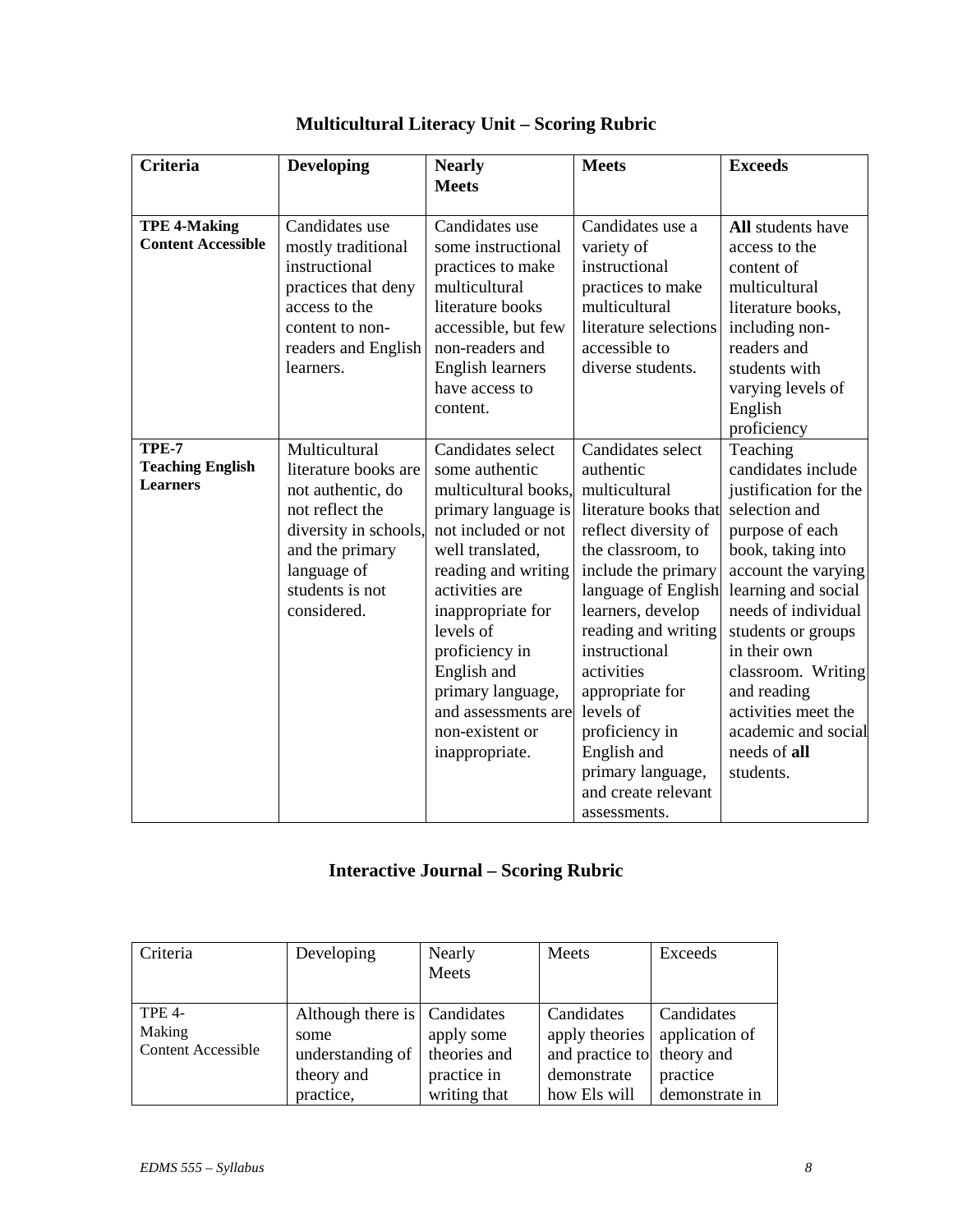|                         | candidates are<br>unable to<br>demonstrate in<br>their written<br>reflections access<br>to content for Els. | likely will<br>provide access<br>to content for<br>EL <sub>s</sub> . | have access to<br>content as they<br>reflect in<br>writing on the<br>major ideas,<br>concepts, and<br>topics<br>discussed in<br>class and | the reflective<br>writing access to<br>content for all<br>students |
|-------------------------|-------------------------------------------------------------------------------------------------------------|----------------------------------------------------------------------|-------------------------------------------------------------------------------------------------------------------------------------------|--------------------------------------------------------------------|
|                         |                                                                                                             |                                                                      | readings.                                                                                                                                 |                                                                    |
|                         | Candidates                                                                                                  | Candidates                                                           | Candidates                                                                                                                                | Candidates                                                         |
| TPE-7                   | demonstrate in                                                                                              | demonstrate in                                                       | demonstrate in                                                                                                                            | demonstrate in                                                     |
| <b>Teaching English</b> | their interactive                                                                                           | their interactive                                                    | their                                                                                                                                     | their interactive                                                  |
| Learners                | journals that they                                                                                          | journals that                                                        | interactive                                                                                                                               | journals that they                                                 |
|                         | know and can                                                                                                | they know and                                                        | journals that                                                                                                                             | know and can                                                       |
|                         | apply few                                                                                                   | can apply some                                                       | they know and                                                                                                                             | apply                                                              |
|                         | pedagogical                                                                                                 | pedagogical                                                          | can apply                                                                                                                                 | pedagogical                                                        |
|                         | theories,                                                                                                   | theories,                                                            | pedagogical                                                                                                                               | theories,                                                          |
|                         | principles, and                                                                                             | principles, and                                                      | theories,                                                                                                                                 | principles, and                                                    |
|                         | instructional                                                                                               | instructional                                                        | principles, and                                                                                                                           | instructional                                                      |
|                         | practices for                                                                                               | practices for                                                        | instructional                                                                                                                             | practices for                                                      |
|                         | comprehensive                                                                                               | comprehensive                                                        | practices for                                                                                                                             | comprehensive                                                      |
|                         | instruction of                                                                                              | instruction of                                                       | comprehensiv                                                                                                                              | instruction of                                                     |
|                         | English                                                                                                     | English                                                              | e instruction                                                                                                                             | <b>ALL</b> English                                                 |
|                         |                                                                                                             | learners.                                                            | of English                                                                                                                                | learners.                                                          |
|                         |                                                                                                             |                                                                      | learners.                                                                                                                                 |                                                                    |

## Tentative Schedule for EDML 552

| Date        | <b>Topic</b>                                                                                                                                                                        | <b>Assignment</b>                         |
|-------------|-------------------------------------------------------------------------------------------------------------------------------------------------------------------------------------|-------------------------------------------|
| 1/23<br>(1) | Re/Connections; Course overview and<br>orientation; review demographics<br>Please click on the following link,<br>literacy. Open the "Literacy" folder<br>and as possible resources | Peter Senge – suspending assumptions      |
| 1/30<br>(2) | Historical Overview of Language Plans;<br>Title VII and Lau);                                                                                                                       | Crawford Chapt. 1&3 pp 20-61              |
|             | Language Planning Orientations.                                                                                                                                                     | Crawford pp 260-69                        |
| 2/6<br>(3)  | Language structure and use: The<br>systems and subsystems of language,<br>oral and written discourse; Language<br>change, shift, extinction.                                        | Crawford pp. 158 -224<br>Walter pp. 19-23 |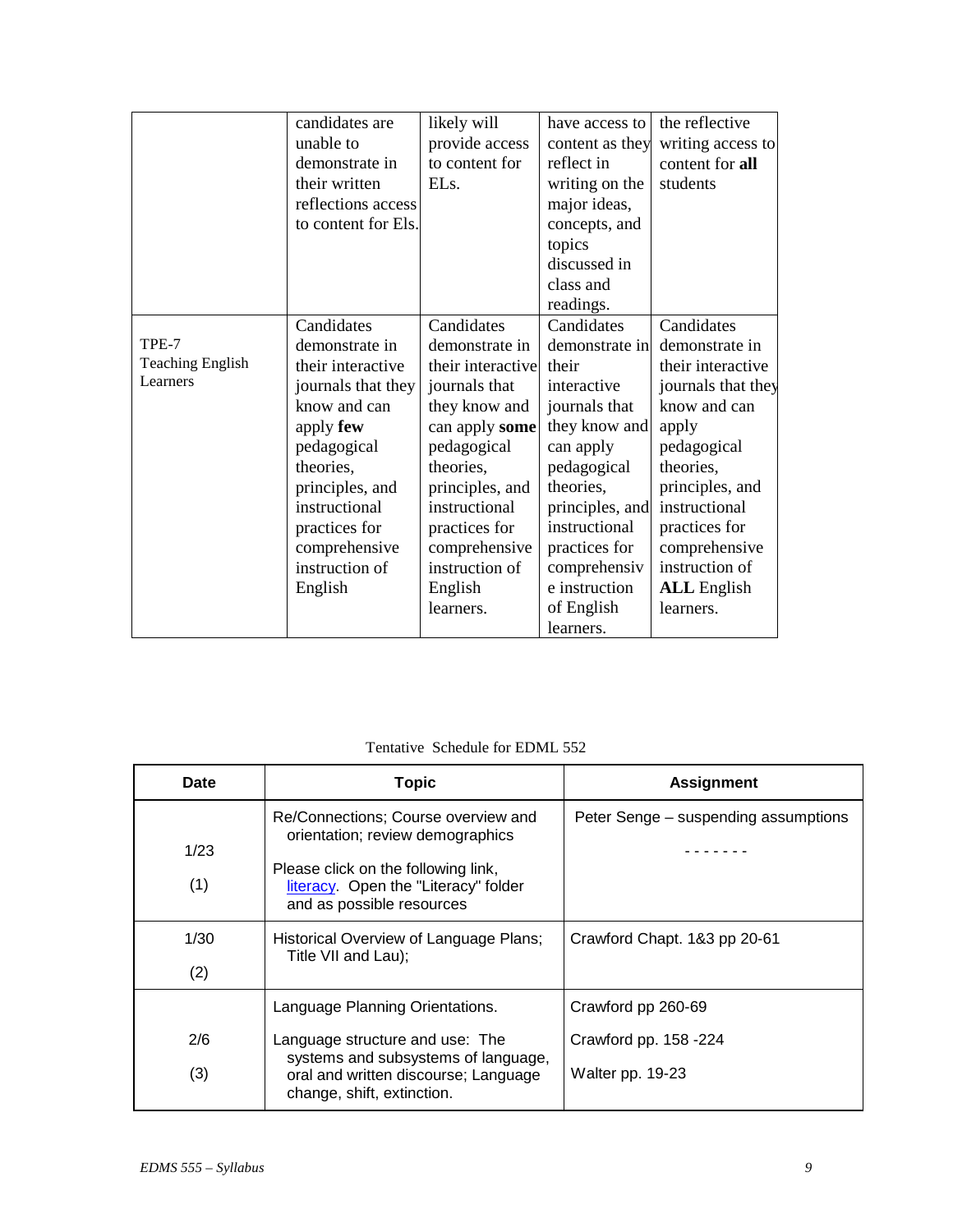| 2/13<br>(4) | Multicultural Curriculum, Instruction,<br><b>Classroom Management</b><br>Review theories of L1 and L2 language<br>acquisition<br>Vygotsky, Krashen: Learning as a Social<br>and Natural Interaction; School and<br>Community Language and Culture<br>Match; Role of L1 in L2 Learning. | Grant & Gomez, ch. 3, 4 (by professor)<br>Peregoy Chapt. 1&2<br>Crawford pp. 102-157<br>Grant & Gomez, ch. 7 - (by professor) |
|-------------|----------------------------------------------------------------------------------------------------------------------------------------------------------------------------------------------------------------------------------------------------------------------------------------|-------------------------------------------------------------------------------------------------------------------------------|
| 2/14<br>(5) |                                                                                                                                                                                                                                                                                        |                                                                                                                               |
| 2/21        | Language Hegemony and Bias.                                                                                                                                                                                                                                                            | Crawford 225-263                                                                                                              |
| (6)         | ESL/Content Based ESL/SDAIE:                                                                                                                                                                                                                                                           | Walter Ch. 4                                                                                                                  |
|             | Compare and contrast.                                                                                                                                                                                                                                                                  | <b>Due Multicultural Literature</b>                                                                                           |
|             | ESL: The intersection of language theory                                                                                                                                                                                                                                               | Crawford (in Leyba), 79-104                                                                                                   |
| 2/28        | and learning theory toward ESL methods;                                                                                                                                                                                                                                                | CALLA, ch. 1                                                                                                                  |
| (7)         |                                                                                                                                                                                                                                                                                        |                                                                                                                               |
| 3/6<br>(8)  | ELD: Language development and<br>Communicative Approaches; SDAIE                                                                                                                                                                                                                       | CALLA, ch. 2-3<br>Peregoy Chapt 3                                                                                             |
| 3/13<br>(9) | SDAIE & CALLA: Definitions,<br>extensions, model lesson, structures                                                                                                                                                                                                                    | CALLA, ch. 4-5                                                                                                                |
| 3/20        | Primary Language Instruction;                                                                                                                                                                                                                                                          | Snow (in Leyba) -by instructor                                                                                                |
| (10)        |                                                                                                                                                                                                                                                                                        | Grant & Gomez, ch. 6-by instructor                                                                                            |
|             |                                                                                                                                                                                                                                                                                        | Peregoy ch. 4                                                                                                                 |
|             |                                                                                                                                                                                                                                                                                        | <b>SDAIE Unit Completed</b>                                                                                                   |
| 3/27        | Language and Literacy                                                                                                                                                                                                                                                                  | Thonis (in Leyba) -by instructor                                                                                              |
| (11)        | Present articles chosen from link at top                                                                                                                                                                                                                                               | Peregoy Ch. 5,6,7,8                                                                                                           |
|             |                                                                                                                                                                                                                                                                                        | Walter pp. 25-71                                                                                                              |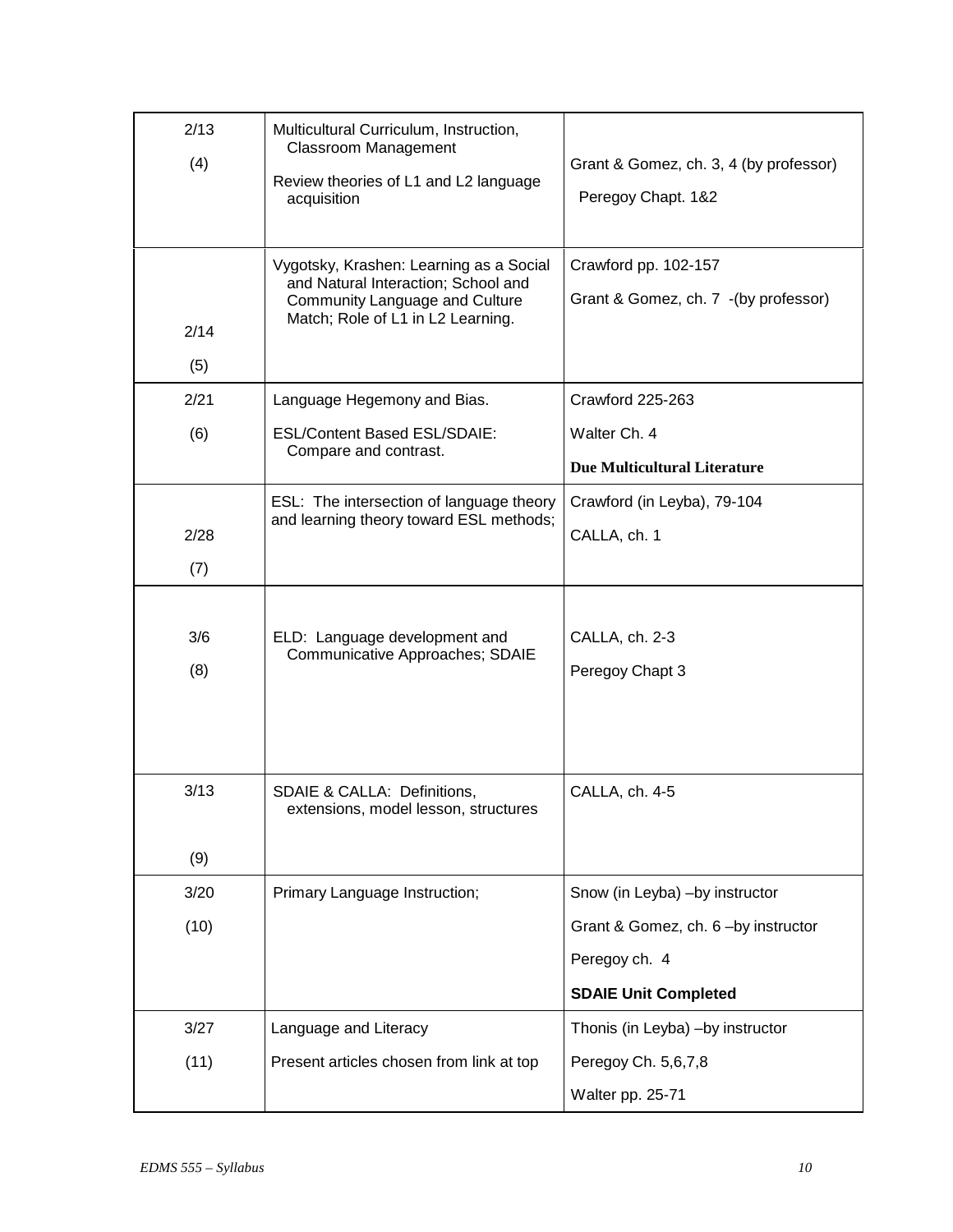|      |                                                                         | <b>Due: Lesson Observation</b>  |
|------|-------------------------------------------------------------------------|---------------------------------|
| 4/10 | Multiculturally Responsive Pedagogy;<br>Jigsaw CALLA Chapt 9-12<br>(12) | Grant & Gomez, ch. 8-17 lecture |
|      |                                                                         | CALLA, ch. 8                    |
|      |                                                                         | Walter pp. 2-17                 |
|      |                                                                         | Peregoy Chapt 6                 |
| 4/17 | Presentation of SDAIE Lesson                                            | CALLA, ch. 6 (by professor)     |
| (13) |                                                                         | Walter pp. 96 - 103             |
|      |                                                                         | Peregoy Chapt 7                 |
|      |                                                                         | <b>Due: SDAIE Presentations</b> |
|      |                                                                         |                                 |
| 4/24 | Presentation of SDAIE Lesson                                            | Peregoy Chapt. 8                |
| (14) |                                                                         |                                 |
| 5/1  | <b>Presentation of SDAIE Lesson</b>                                     | Peregoy Ch. 9                   |
| (15) |                                                                         |                                 |
| 5/8  | What we learned and what's next for us                                  | Interactive Journal due         |
| (16) | in our careers                                                          |                                 |